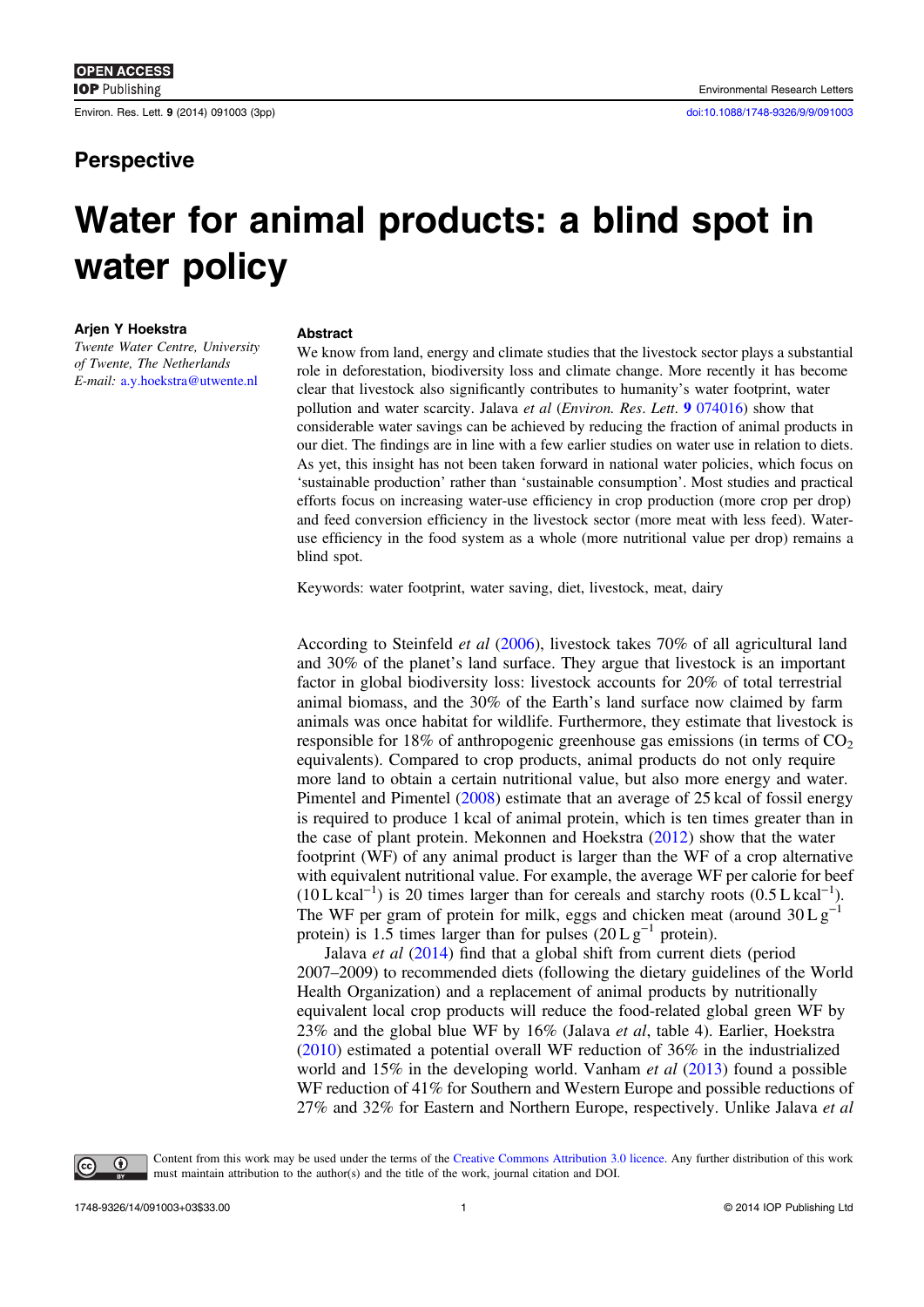([2014\)](#page-2-0), the previous studies considered the effect of a replacement of meat only, leaving the consumption of dairy products.

About 92% of humanity's WF relates to agriculture (Hoekstra and Mekonnen [2012\)](#page-2-0), thus food production is a key factor in freshwater scarcity. Animal products are responsible for nearly thirty per cent of the WF of the global agricultural sector (Mekonnen and Hoekstra [2012](#page-2-0)). Jalava et al [\(2014](#page-2-0)) point at a number of nuances to be brought into the discussion when proposing diet changes as a partial solution to water scarcity. First of all, the possible impact differs per country, depending on current dominant diets in a country. Obviously, countries where current meat consumption per capita is relatively high, like in the US and Australia, WF reductions through diet change can be most substantial. Second, we should distinguish between green and blue WF reductions. Jalava et al ([2014](#page-2-0)) did not study this, but obviously we should also look at grey WF reductions specifically. Third, they point at the importance to look at where WF reductions are achieved: the immediate environmental benefit is greatest when WF reductions take place in water-scarce areas. However, I would add here that it matters less where precisely the saving takes place than one may think at first instance, because the key is that total global demand for land and water to produce food diminishes. Making sure that the world's food is produced in the best places—where environmental impacts of land and water allocation for food production are smallest is a separate concern. Fourth, Jalava *et al*  $(2014)$  $(2014)$  $(2014)$  show that human health and environmental protection partly go together: following dietary guidelines will reduce the WF of our diet. This comes out more pronounced in Vanham *et al* ([2013\)](#page-2-0). Fifth, they point at the possible water saving by reducing waste, which was quantified for example by Liu *et al* ([2013\)](#page-2-0) for China. Sixth, they argue for a careful consideration of what crop substitutes for animal products to select in order to remain within dietary guidelines and stay close to typical local diets so that shifting becomes more realistic. A final point that should be added is the need to look more comprehensively at the livestock sector. Eating animal products is inefficient from the perspective of land, water and energy and undesirable from a biodiversity, climate change and animal welfare point of view (Smil [2013\)](#page-2-0). The relatively high demand on our limited freshwater resources is just one specific entry point when talking about the need to rethink the consumption of animal products.

Despite the fact that animal products form the single most important factor in humanity's WF, water managers never talk about meat or dairy. Indeed, livestock farmers are rather invisible, because not big water users. It is the feed that takes so much water. The WF of animals is mostly accounted under crop farming. The fact that about 40% of the cereals produced in the world are used for animal feed (period 2001–2010; FAO [2014](#page-2-0)) is known by professionals in the agricultural sector, but not in the water sector. Water managers do not see the difference between water use for growing food or feed. The crops are often the same and the essential question for water managers is how to make sure there is sufficient water for crops; they do not address the question why crops are grown. However, the increasing scarcity of freshwater resources cannot be properly addressed without a careful examination of the large and still growing water needs for meat and dairy. Good water policy should include measures to confine the growth of the meat and dairy sector (Hoekstra [2013\)](#page-2-0). No national water plan in the world addresses the issue that meat and dairy are among the most water-intensive consumer products, let alone that national water policies somehow involve consumers or the meat and dairy industry in this respect. Water policies focus on increasing water-use efficiency within agriculture and closing the 'water productivity gap' (Brauman et al [2013](#page-2-0)), but fail to address the issue of water-use efficiency in the food system as a whole. As Renault and Wallender [\(2000](#page-2-0)) already pointed out: we should consider the 'nutritional water productivity' of the global agricultural sector. For